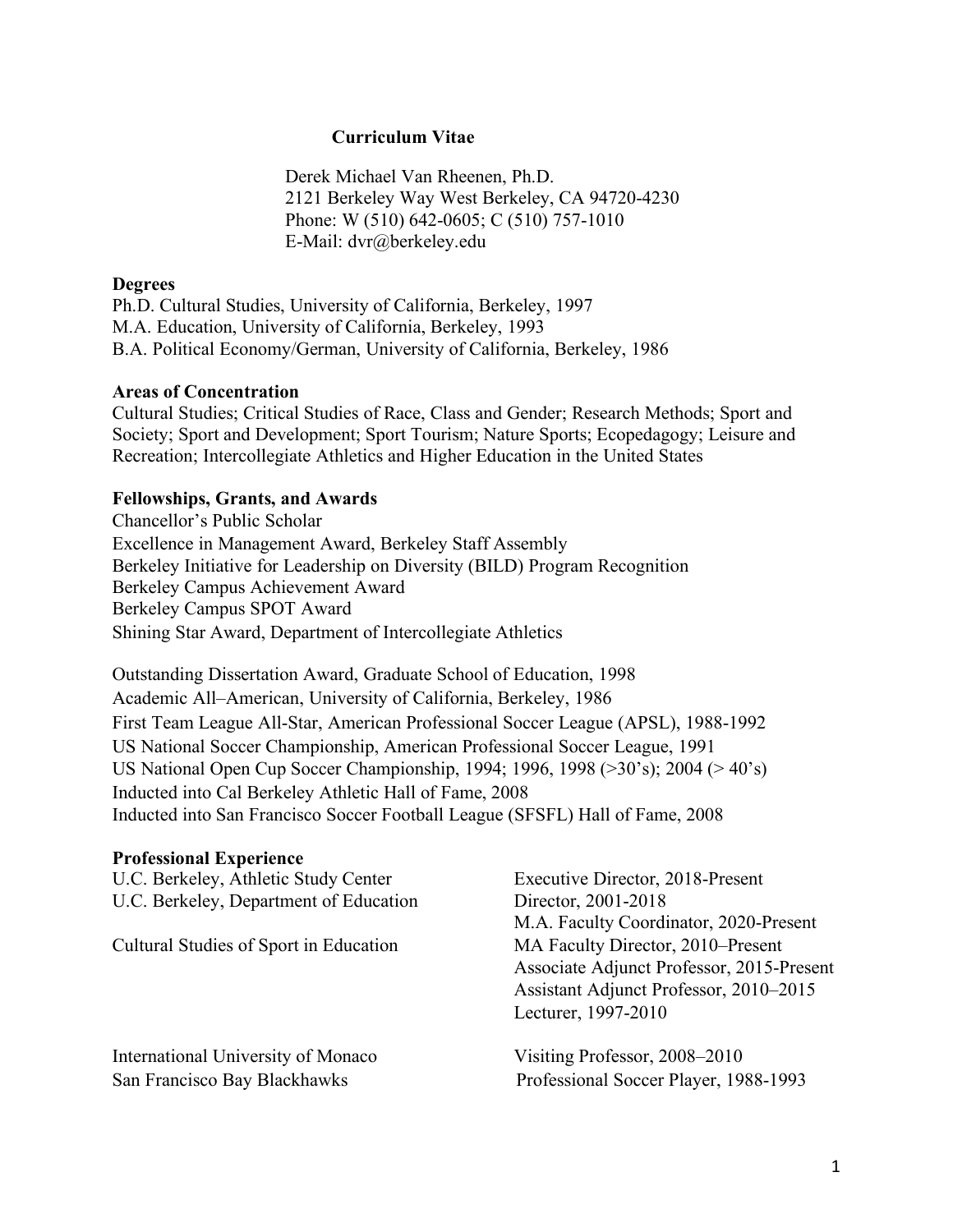### **Courses Designed, Taught and/or Currently Teaching**

Education 24. The Role of Intercollegiate Athletics in the Modern University Education 98/198. One Week in China Education 75AC. American Sports, Cultures and Education Education 151. Education, Disability, and the Student Body Education 257. Theoretical Foundations of the Cultural Studies of Sport in Education Education 258. Academic Support Services for Student Athletes Education 290A. Sport, Hip Hop and Institutional Constructions of Black Masculinity Education 290B. Sports Leadership and Ethics Education 290A. Introduction to the Graduate School of Education & Liberatory Education Education 290B. The Nature of Pedagogy and the Pedagogy of Nature Education 294B. Research Design and Methodology Education 375. The Art of Teaching Education 98/198. Redefining Sport and Disability: Goalball for the Visually Impaired Education 98/198. Athletes, Sexual Harassment and Peer Education (ASHAPE) Business Research Methods, Writing and Presentation, International University of Monaco

# **Program Direction, Coordination and Development**

Faculty Coordinator, MA Program in the Graduate School of Education Faculty Director, Cultural Studies of Sport in Education MA in Graduate School of Education Executive Director, Athletic Study Center, University of California, Berkeley Established Faculty Athletics Fellows Program at UC Berkeley Established Degree Completion Program for former UC Berkeley student athletes

### **Books**

Melo, R., Sobry, C. & Van Rheenen, D. (Eds.). (2021). *Small-scale sport tourism events and local sustainable development: A Cross-national comparative perspective*. Cham, Switzerland: Springer Nature AG.

Van Rheenen, D. & DeOrnellas, J.M. (Eds). (2018). *Envisioning scholar practitioner collaborations: Communities of practice in education and sport*. Research Focus on Education and Sport Series (D. Van Rheenen, Series Editor). Charlotte, NC: Information Age Publishing.

Mahiri, J. & Van Rheenen, D. (2010). *Out of bounds: When scholarship athletes become academic scholars*. New York, NY: Peter Lang Publishing.

# **Editorial Activities**

Melo, R., Van Rheenen, D., & Gammon, S. (2020). Nature sports. *Annals of Leisure Research, A Two-Part Special Issue.* Australian and New Zealand Association of Leisure Studies.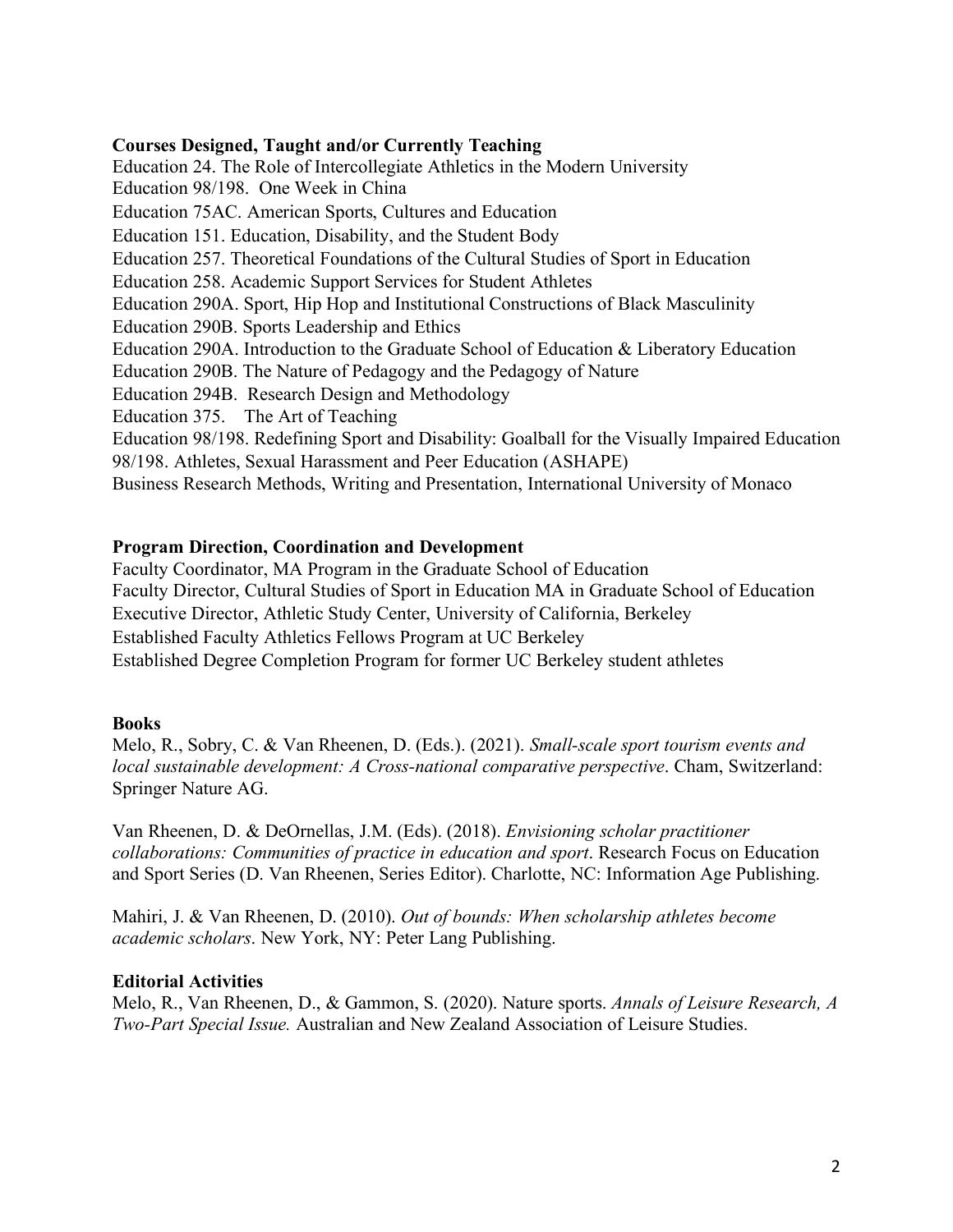### **Book Chapters, Reviews, and Encyclopedia Entries**

Van Rheenen, D. (2021). Soccer in San Francisco: The emergence and endurance of the ethnic and amateur game. In *Soccer Frontiers: The Global Game in the United States, 1863–1913.* (pp. 221-240). *C.* Bolsman & G. Kioussis (Eds.). Knoxville, TN: The University of Tennessee Press.

Van Rheenen, D., Sobry, C., & Melo, R. (2021). Running tourism and the global rise of smallscale sport tourism events. In R. Melo, C. Sobry & D. Van Rheenen (Eds.), *Small-scale sport tourism events and local sustainable development: A Cross-national comparative perspective,* pp. 1-18. Cham, Switzerland: Springer Nature AG.

Van Rheenen, D., Melo, R., & Sobry, C. (2021). Defining a methodology for a cross-national comparative study. In R. Melo, C. Sobry & D. Van Rheenen (Eds.), *Small-scale sport tourism events and local sustainable development: A Cross-national comparative perspective*, pp. 43-54. Cham, Switzerland: Springer Nature AG.

Melo, R., Garcia, F., Van Rheenen, D. & Sobry, C. (2021). Brasil: The impact of small-scale sport tourism events. The case of the 21k Guaruja 2016. In R. Melo, C. Sobry & D. Van Rheenen (Eds.), *Small-scale sport tourism events and local sustainable development: A Crossnational comparative perspective*, pp. 75-92). Cham, Switzerland: Springer Nature AG.

Melo, R., Andrade, C.S., Van Rheenen, D. & Sobry, C. (2021). Portugal: Small-scale sport tourism events and local sustainable development: The case of the III Running Wonders Coimbra. In R. Melo, C. Sobry & D. Van Rheenen (Eds.), *Small-scale sport tourism events and local sustainable development: A Cross-national comparative perspective*, pp. 173-192. Cham, Switzerland: Springer Nature AG.

Melo, R., Sobry, C. & Van Rheenen, D. (2021). Current trends in small scale sport tourism events and local sustainable development: A comparative approach. In R. Melo, C. Sobry & D. Van Rheenen (Eds.), *Small-scale sport tourism events and local sustainable development: A Cross-national comparative perspective*, pp. 217-242. Cham, Switzerland: Springer Nature AG.

Van Rheenen, D. (2021). Nature Sports. *E Scholarly Community Encyclopedia*. Available at https://encyclopedia.pub/14992.

Van Rheenen, D. (2019). Reproducing race logic in higher education: Exploitation, athletic privilege and institutional resentment. In S. Dgakas, L. Azzarito, K. Hylton (Eds.), *Race', 'racism' and 'race logic' in youth sport, physical activity and health: Global perspectives (pp.* 87-99). Routledge Critical Perspectives on Equality and Social Justice in Sport and Leisure. New York, NY: Routledge.

Van Rheenen, D., DeOrnellas, J.M., Newman, J., Smith, R., Adams, J. N., Grigorieff, M., & Wyatt, W.T. (2018). Goalball as engaged scholarship. In D. Van Rheenen & J.M. DeOrnellas (Eds.), *Envisioning scholar practitioner collaborations: Communities of practice in education and sport* (pp. 31-44). Charlotte, NC: Information Age Publishing.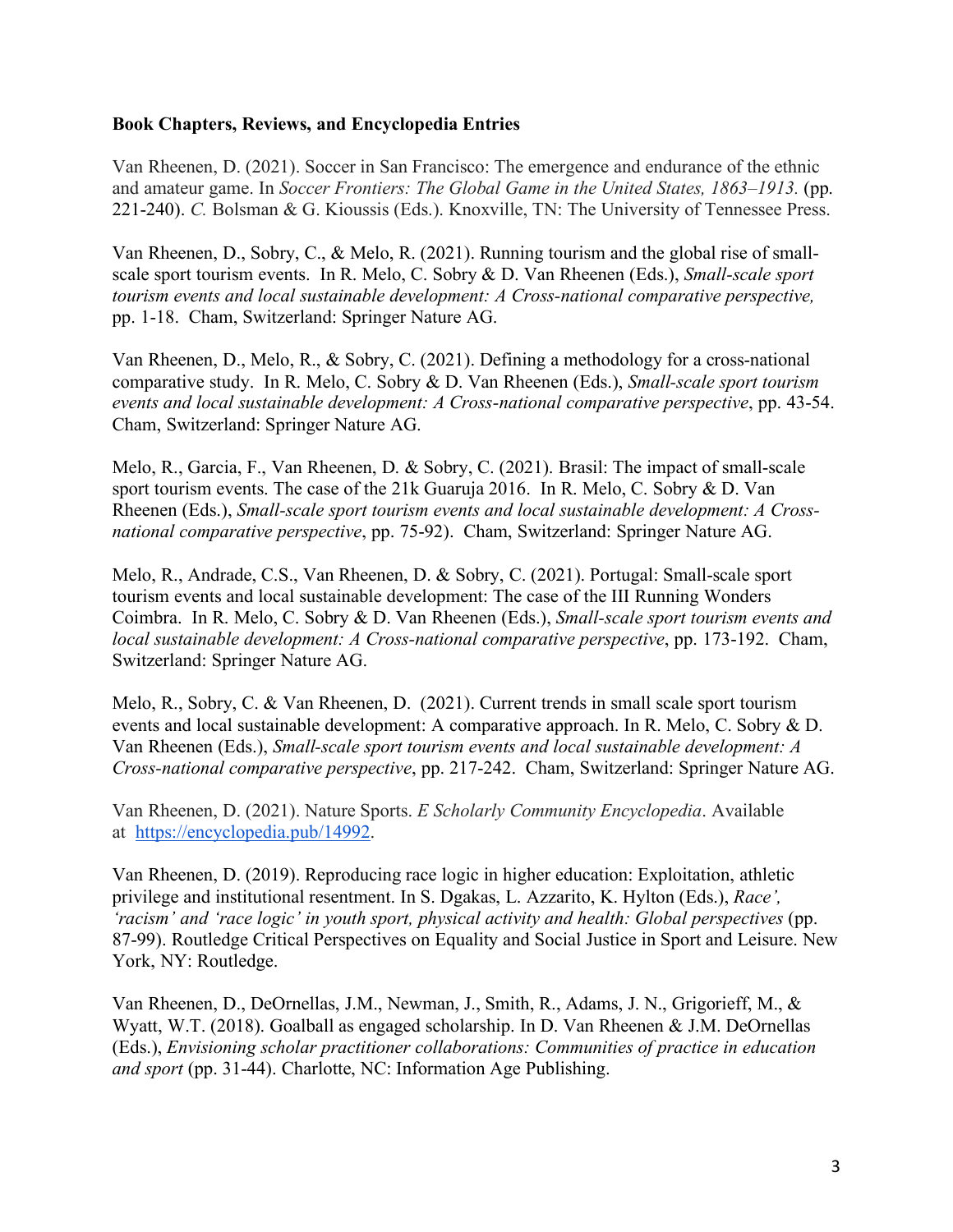Van Rheenen, D. (2017). Promoting responsible sustainability in sport tourism: A logic model approach. In M. Dodds, K. Heisey, & A. Ahonen (Eds.), *Routledge handbook of international sport business* (pp. 317-332). New York, NY: Routledge.

Van Rheenen, D. (2017, March 9). [Review of the book *Transforming understandings of diversity in higher education: Demography, democracy, and discourse* by P.A. Pasque, N. Ortega, J. C. Burkhart, & M.P. Ting*.*] *Teachers College Record.* 

Van Rheenen, D. Cernaianu, S., Sobry, C., & Wille, F. (2017). Sport tourism research in the 21st century: Future prospects for an evolving epistemology. In R. Melo & C. Sobry (Eds.), *Sport tourism: New challenges in a globalized world* (pp. 26-46). Newcastle upon Tyne, UK: Cambridge Scholars Publishing.

Van Rheenen, D. (2015). The educational dilemma of academic support for NCAA college athletes: Playing the high-stakes game of advising to the APR. In E. Comeaux (Ed.), *Introduction to intercollegiate athletics in American higher education* (pp. 355-365). Baltimore, MD: Johns Hopkins University Press.

Van Rheenen, D. (2011). "Hiring" (Chapter 7). In J.E. Joslin & N.L. Markee (Eds.), *Academic advising administration: Essential knowledge and skills for the 21st century (pp. 97-107).* NACADA Monograph Series Number 22. Manhattan, KS: National Academic Advising Association.

### **Peer-Reviewed Articles**

Van Rheenen, D., & Melo, R. (2021). Nature Sports: Prospects for Sustainability. *Sustainability*, *13*(16), 8732.

Coutts, S., & Van Rheenen, D. (2021). Racial Stacking Among Special Teams Units in American College Football. *Race and Social Problems*, 1-13.

Ashton, J., Van Rheenen, D., & Pryor, L. (2020). American College Football and Homophobia: An Empirical Study. *Journal of Education and Culture Studies*, 4 (3), 171-190.

Melo, R., Van Rheenen, D., & Gammon, S. J. (2020). Part I: Nature sports: A unifying concept. *Annals of Leisure Research*, 23 (1), 1-18.

Melo, R., Van Rheenen, D., & Gammon, S. J. (2020). Part II: Nature sports: current trends and the path ahead. *Annals of Leisure Research*, 23 (2), 133-142.

Bučar, K., Van Rheenen, D., & Hendija, Z. (2019). Ecolabelling in tourism: The disconnect between theory and practice. *Tourism: An International Interdisciplinary Journal*, *67*(4), 365- 374.

Van Rheenen, D., Grigorieff, M., & Adams, J.N. (2017). Envisioning innovation at the intersection of sport and disability: A Blueprint for American higher education. *Journal of Higher Education, Athletics, and Innovation*, 1(2), 92-109.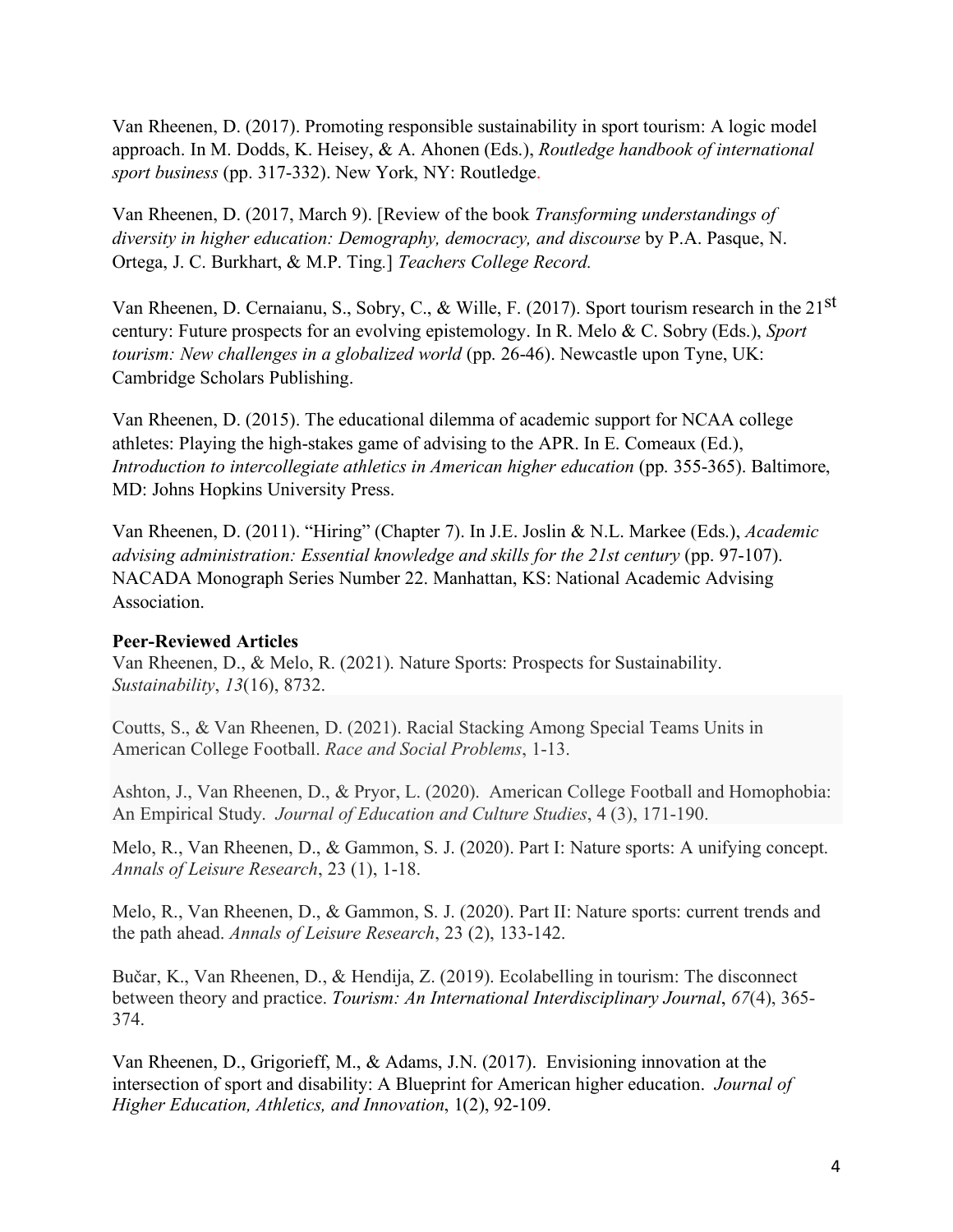Van Rheenen, D., Guevin, E., Atwood, J.R., & Pryor, L. (2016). Baseball, game of inches: Superstitious behavior and the uncertainty hypothesis among American college athletes. *Exedra: Revista Cientifica, Special Issue: Sport in Higher Education,* 66-78.

Van Rheenen, D., Cernaianu, S., & Sobry, C. (2016). Defining sport tourism: A content analysis of an evolving epistemology. *Journal of Sport & Tourism*, 21(2), 75-93.

Van Rheenen, D. (2016). The blind leading the blind: Goalball as engaged scholarship. *Journal of Postsecondary Education and Disability, 29*(1), 25-34.

Van Rheenen, D. (2014). A skunk at the garden party: The Sochi Olympics, state-sponsored homophobia and prospects for human rights through mega sporting events. *Journal of Sport & Tourism, 19*(2), 1-18.

Van Rheenen, D. & Atwood, J.R. (2014). Confirmatory factor analysis of perceived exploitation of college athlete questionnaire. *Journal of College Student Development, 55*(5), 486-491.

Van Rheenen, D. (2013). Exploitation in college sports: Race, revenue and educational reward. *International Review for the Sociology of Sport*, *48*(5), 550-571. Reprinted in *Sport and Leisure Management*, M. Weed (Ed.). NZ: Canterbury Christ Church University, December 2013.

Van Rheenen, D., Minjares, V., McNeil, N., & Atwood, J.R. (2012). Becoming REGS: The impact of institutional sport elimination on Division I student athletes. *International Journal of Sport & Society*, 3(2), 91-105.

Van Rheenen, D. (2012). A century of historical change in the game preferences of American children. *Journal of American Folklore*, *125*(498), 411-443.

Van Rheenen, D. (2011). Exploitation in the American academy: College athletes and Selfperceptions of value. *The International Journal of Sport and Society, 2*(4), 11-26.

Van Rheenen, D., Minjares, V., McNeil, N., & Atwood, J.R. (2011). The elimination of varsity sports at a Division I institution: A student athlete perspective. *Journal for the Study of Sports and Athletes in Education*, *5*(3), 161-180.

Van Rheenen, D. (2011). Reflections of an after-school literacy program and the educational value of Taekwondo: A preliminary analysis. *Journal of Asian Martial Arts*, *20*(4), 9-25. Reprinted in *Taekwondo Studies: Advanced Theory & Practice,* M.A. DeMarco & T.G. LaFredo (Eds.) Via Media Publishing, March 2015.

Van Rheenen, D. (2010). Reflections on an after-school literacy program and the educational value of Taekwondo: A preliminary analysis, *Journal, 4th Annual International Taekwondo Symposium*, 2010.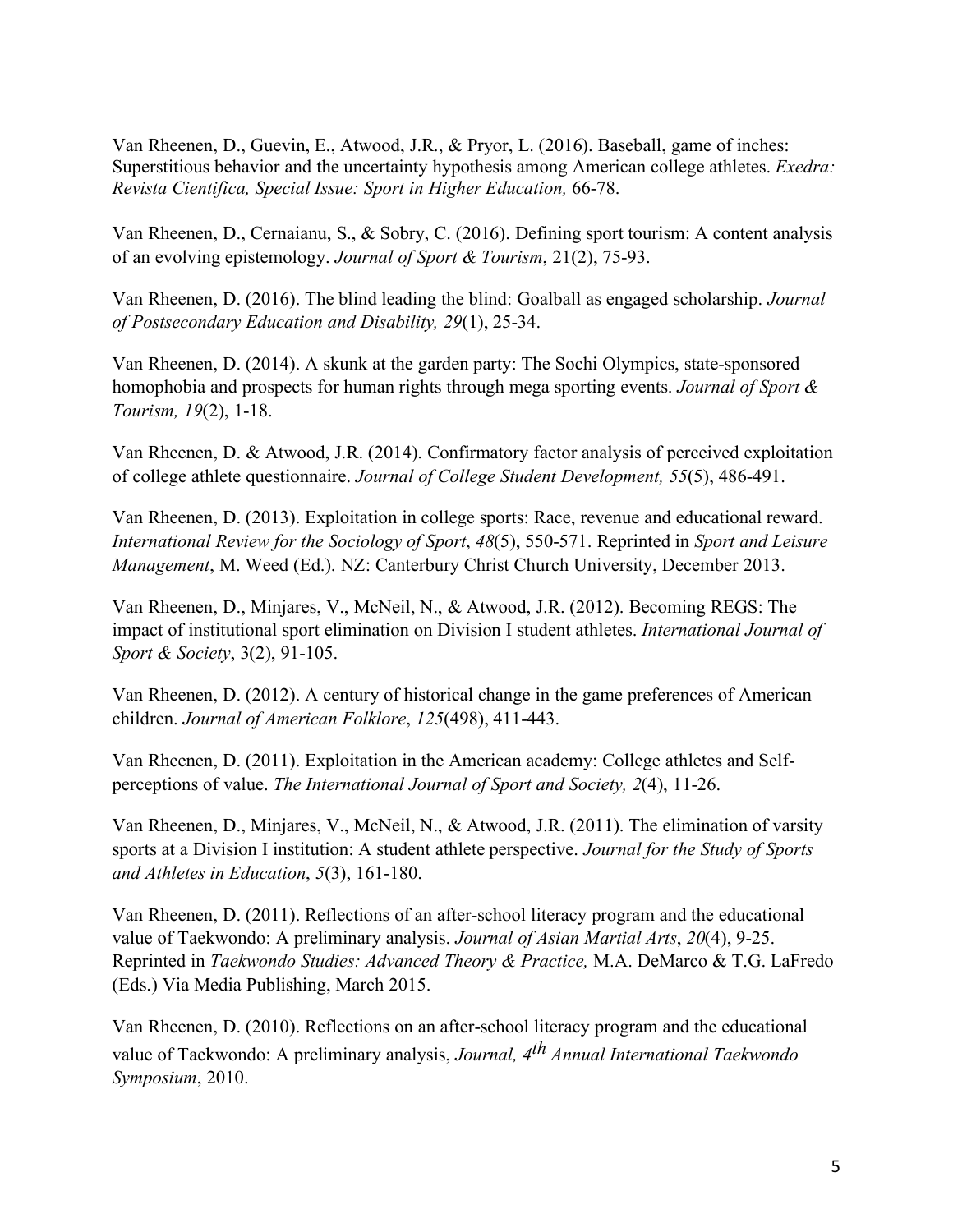Van Rheenen, D. (2009). The promise of soccer in America: The marking and open play of ethnicity in the San Francisco Soccer Football League (SFSFL). *Soccer and Society*, *10*, 781- 794.

Van Rheenen, D. (1998). Boys who play hopscotch: The historical divide of a gendered space. In *Children's Folklore Review*: 22, 5-31. Reprinted in *Play and Culture Studies: Theory in Context and Out* (2001): 3: 111-130.

Simons, H.D. & Van Rheenen, D. (2000). Non–cognitive predictors of student athletes' academic performance. *Journal of College Reading and Learning, 30*, 167-181.

Simons, H.D., Van Rheenen, D., & Covington, M.V. (1999). Academic motivation and the student athlete. *Journal of College Student Development*, *40*, 151-161.

# **Documentary Films**

*Christo and Jeanne-Claude's The Running Fence Revisited*. A Documentary Film for the Smithsonian Institution (Assistant Director), 2010.

*On the Way to Over the River*. An estWest/Wolfram Hissen Film Production (Production Assistant), 2007.

*Dem Deutschen Volke: Verhüllter Reichstag 1971-1995*. Christo and Jeanne-Claude's Wrapped Reichstag, Berlin, Germany (Production Assistant), 1995.

**Keynote Addresses, Guest Lectures, Webinars & Conference Presentations**  Van Rheenen, D. & Roberson, R. (June 24, 2021). Buying and Selling the Body: At the intersection of sport tourism and sex tourism. *7th Annual IRNIST Conference: Sport Tourism and Territorial Development.* Rome, Italy.

Van Rheenen, D, Melo, R. and Sobry, C. and Naria, O. (June 23, 2021). Small island sport tourism and local sustainable development. *7th Annual IRNIST Conference:Sport Tourism and Territorial Development.* Rome, Italy.

Van Rheenen, D, Melo, R. and Sobry, C. (April 15, 2021). Small-Scale Sport Tourism. Events and Local Sustainable Development: Establishing a Comparative Methodology for Future Research. *Beijing-Pinggu World Leisure Hybrid Conference*. Beijing, China.

Van Rheenen, D. (May 9, 2019). Sport Tourism in American Higher Education: An Introduction to Global Discovery. *Programme du Collogue International Sur Le Tourism, Sportif.* Marrakech, Morocco.

Van Rheenen, D. (April 24, 2019). Track & Field and Migration. Discussant. *Research Workshop: African Athletes & Migration to the European Union -- Beyond Men's Football*. Berkeley, CA.

Van Rheenen, D. (April 30, 2017). Diversifying the Discussion: Experiences of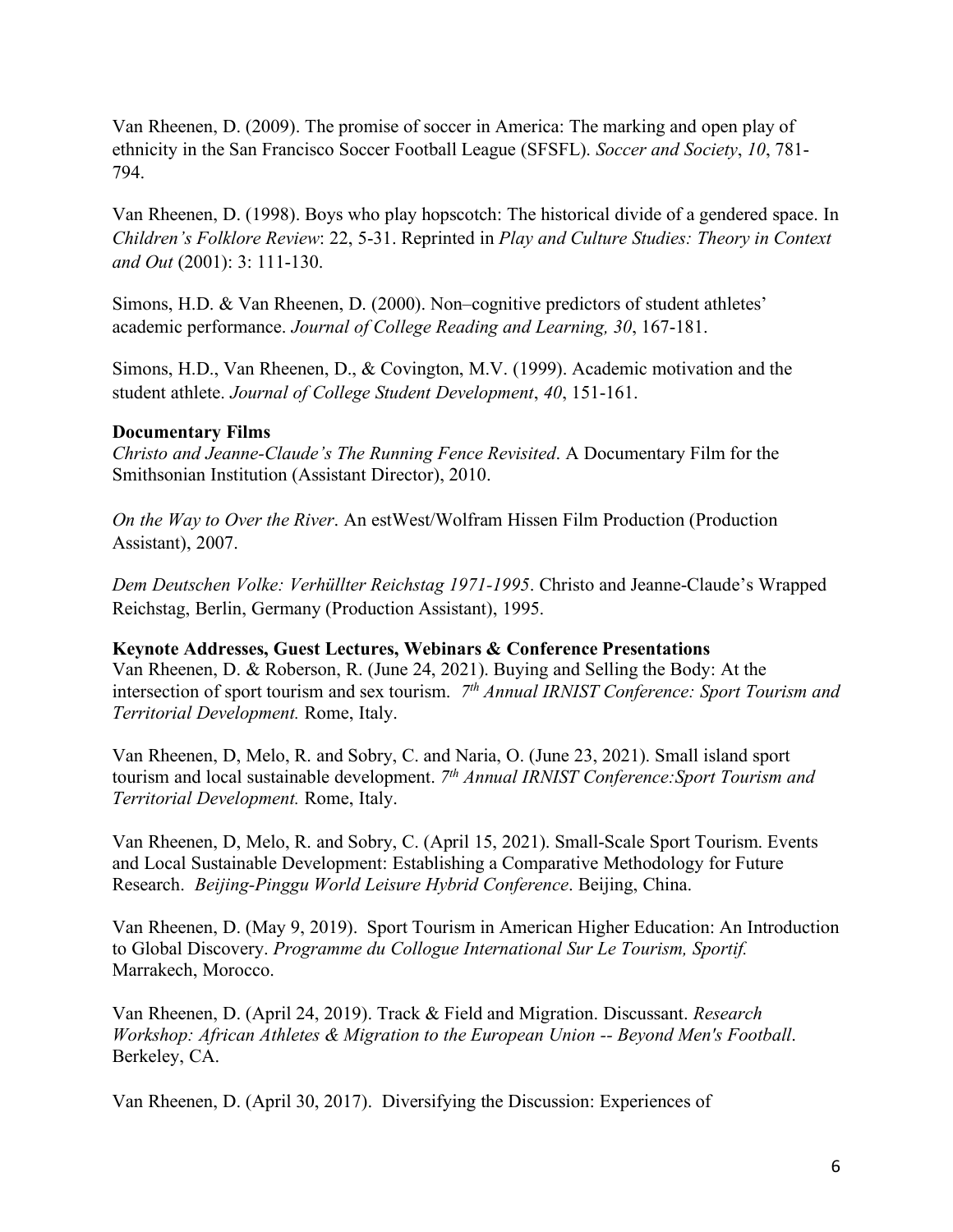Underrepresented Student Athletes. Discussant. Research Focus on Education and Sport SIG. *American Education Research Association (AERA) Annual Meeting*. San Antonio, TX.

Van Rheenen, D. (April 14, 2017). Sport and Labor. Moderator. *Berkeley Law Sports & Society Conference, Third Annual*. Berkeley, CA.

Van Rheenen, D. (March 10, 2017). The Political Economy of American College Sports. Université de Lille, France. Visiting Professor Class Presentation.

Van Rheenen, D. (March 9, 2017). Sport Tourism, the Controversial "Bathroom Bill," and Political Turmoil in the United States. *International Research Network in Sport Tourism.*  Webinar.

Van Rheenen, D. (March 8 2017). Sport Tourism and Accountability: Defining the Sustainable Development of Sport Tourism. *Sport Conference 2017: The "Imperative of Responsibility" in Sport: Between Ethics, Legacy and Sustainability.* Université de Lille, France.

Van Rheenen, D. (March 7, 2017). Strategies for Fostering Responsible Sustainability in Sport Tourism. Université de Lille, France. Visiting Professor Class Presentation.

Van Rheenen, D. (April 10, 2016). Understanding Student Athlete Identities and Experiences. Discussant. Research Focus on Education and Sport SIG. *American Education Research Association (AERA) Annual Meeting*. Washington, DC.

Van Rheenen, D. (April 9, 2016). Intersection of Scholar and Practitioner Identities: Datadriven Practices and the Nexus of Sport and Education. Chair. Research Focus on Education and Sport SIG. *American Education Research Association (AERA) Annual Meeting*. Washington, DC.

Van Rheenen, D. (April 6, 2016). Strategies for Fostering Ethical Sustainability in Sport Tourism. *Third International Sport Tourism Conference*. Faculty of Economics and Business, University of Zagreb, Croatia. Keynote Address.

Van Rheenen, D. (April 7, 2016). The Sport Tourism Field: A Social Cultural Perspective. Faculty of Economics and Business, University of Zagreb, Croatia. Guest Lecture.

Van Rheenen, D. (April 8, 2016). Envisioning Sport for Students with Visual Impairments: A Blueprint for Post-Secondary Institutions. Faculty of Economics and Business, University of Zagreb, Croatia. Guest Lecture.

Van Rheenen, D. (April 20, 2015). Affirmative Action and Intercollegiate Athletics: Historical and Contemporary Issues of Equity in College Sports. Chair/Discussant. Joint session with Division J. *American Education Research Association (AERA) Annual Meeting*. Chicago, IL.

Van Rheenen, D. (April 16, 2015). Bridging Scholar Practitioner Gaps in Intercollegiate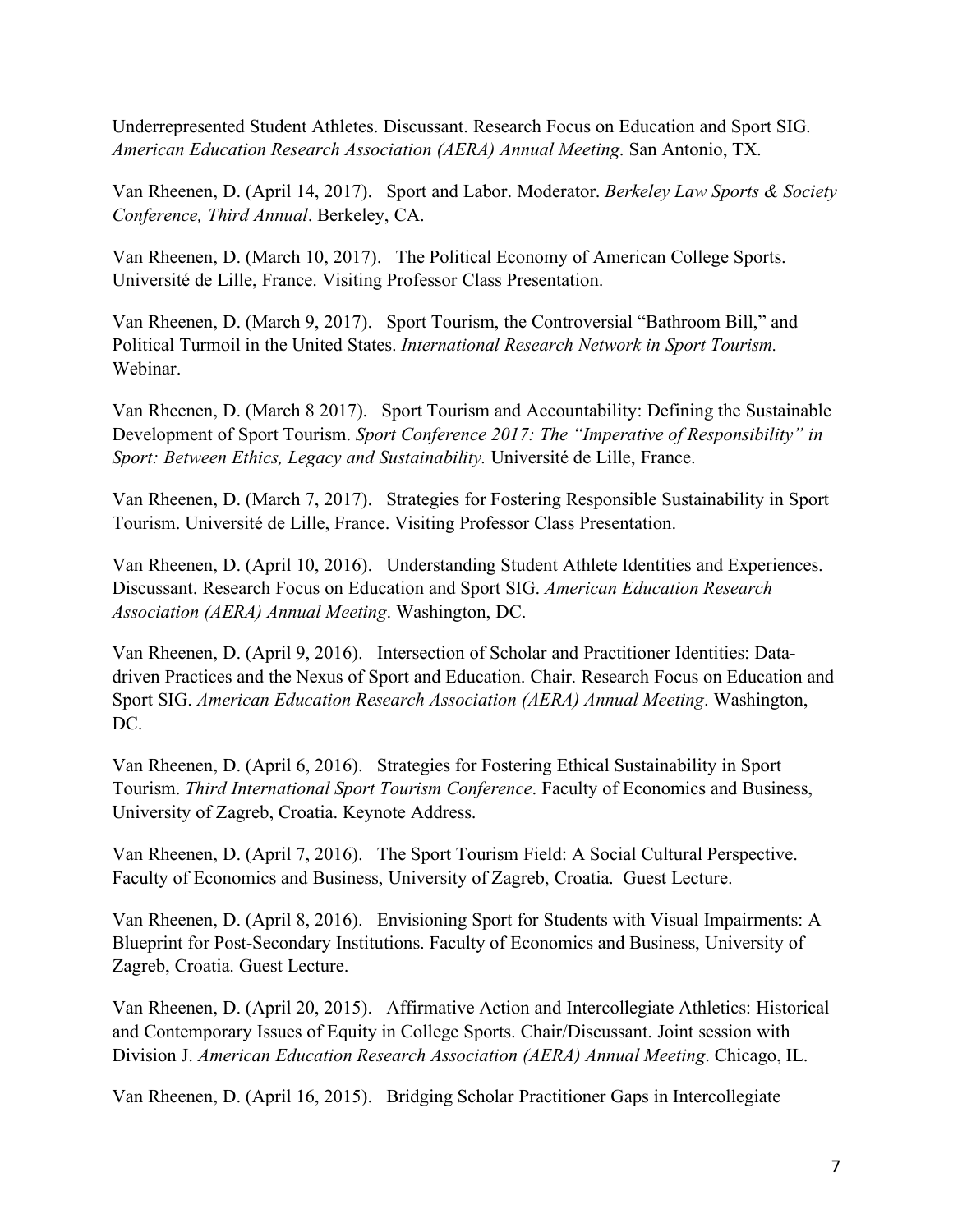Athletics and Higher Education. Research Focus on Education and Sport SIG. Chair. *American Education Research Association (AERA) Annual Meeting*. Chicago, IL.

Van Rheenen, D. (December 10-12, 2014). Posing the Big Questions for Sports Tourism Research. *Second International Sport Tourism Conference,* Coimbra College of Education, Portugal, Keynote Address.

Van Rheenen, D., Cernaianu, S., C. Sobry, C. and Wille, F. (December 10-12, 2014). Defining Sport Tourism: Past, Present, and Future Prospects for an Evolving Epistemology. *Second International Sport Tourism Conference,* Coimbra College of Education, Portugal.

Van Rheenen, D. (July 16-17, 2014). Equity Research and Policy Implications in Athletics and Higher Education. Chair. Joint session with Division J. *American Education Research Association (AERA) Annual Meeting*. Philadelphia, PA.

Van Rheenen, D. (April 4, 2014). An American Peacock in Sochi: NBC's Coverage of LGBT discrimination in Russia during the 2014 Winter Olympic Games. *Fifth International Conference on Sport and Society,* Universidade Salgado de Oliveira, Brazil,

Van Rheenen, D. (April 3, 2014). Career Development Outlets for Aspiring Scholars & Practitioners in Athletics & Education. Research Focus on Education and Sport SIG. Chair/Moderator. *American Education Research Association (AERA) Annual Meeting*. Philadelphia, PA.

Van Rheenen, D. (December 10-11, 2013). A Skunk at the Garden Party: The Sochi Olympics, State-Sponsored Homophobia and Prospects for Human Rights through Mega Sporting Events. *First International Conference on Sport Tourism and Local Sustainable Development*, Faculty of Sport and Physical Education University of Lille, France. Keynote Address.

Van Rheenen, D. (June 11, 2013). Are American College Athletes Exploited? *The Face of Sport in Black and White*: *Saint Lucia Conference and Youth Forum.*

Van Rheenen, D. (June 5, 2013). The Student Athlete: Powerful Beyond Measure. *De Anza College, Cupertino, California.* Keynote Address.

Van Rheenen, D. (April 27, 2013). Education and Athletics: Theory, Policy and Praxis. Research Focus on Education and Sport SIG. Discussant. *American Education Research Association (AERA) Annual Meeting*. San Francisco, CA.

Van Rheenen, D. (September 23, 2012). How Sports and Media Impact the Global Society. *Nexus Youth Summit. New York University*.

Van Rheenen, D. (July 13, 2012). The Elimination of Varsity Sports at a Division I Institution: A Cautionary Tale. *Third International Conference on Sport and Society.* Cambridge, United Kingdom.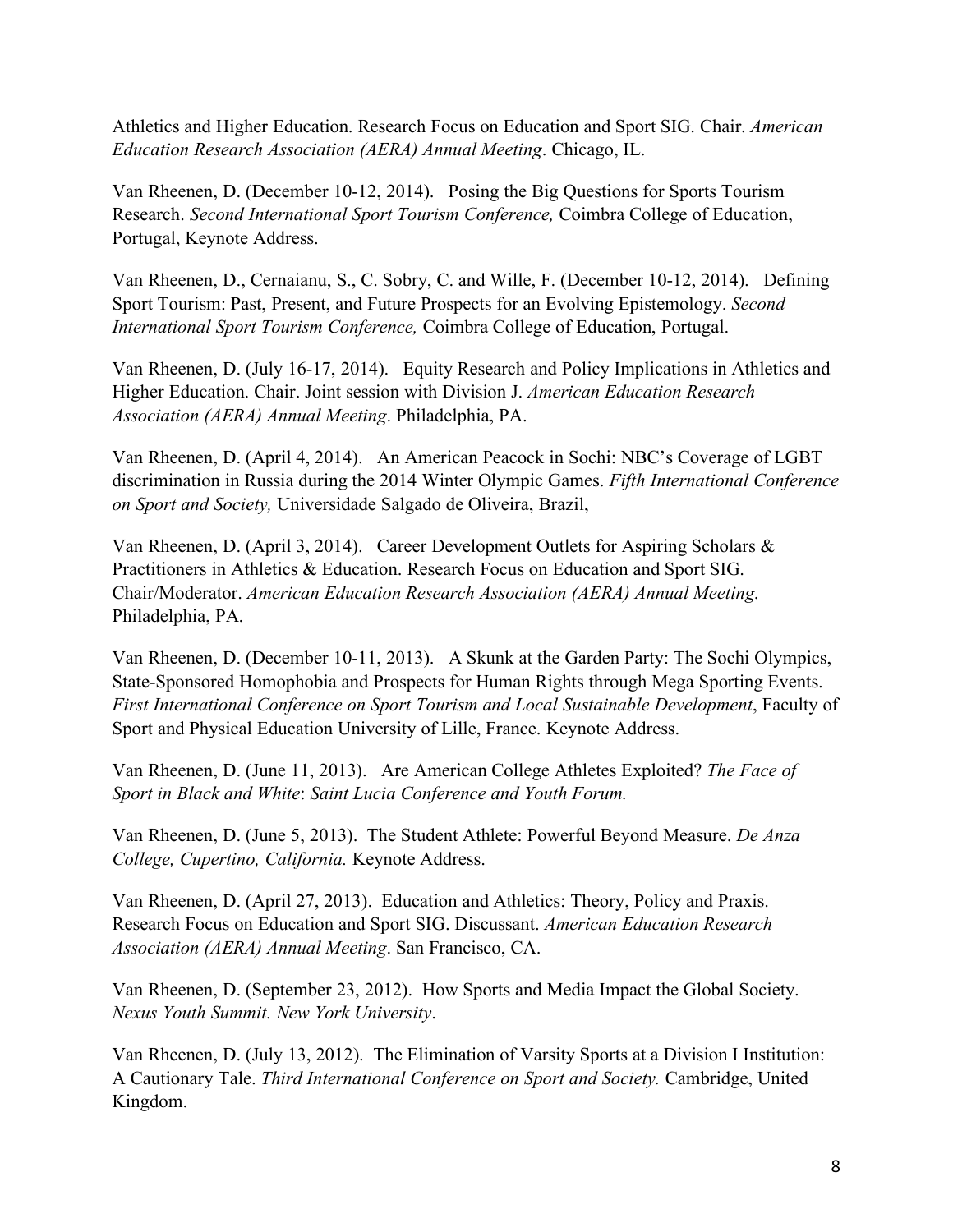Van Rheenen, D. (April 10, 2012.). Exploitation in the American Academy: College Athletes and Self-Perceptions of Value. *American Education Research Association (AERA) Annual Meeting.* Vancouver, British Columbia.

Van Rheenen, D. (November 2, 2011). Intercollegiate Athletics Done Right. *Berkeley City Club*, The Will to Win: Sports, Doping and the Social-Moral Implications. *Guest Lecture, Public Health 103,* 

Van Rheenen, D. (April 24, 2011). *University of California, Berkeley,* Intercollegiate Athletics and the Mission of the American University. *University Relations Parents Board* 

Van Rheenen, D. (October 8, 2010). *Meeting,* U.C. Berkeley, Faculty Lecture. The Educational Value of Taekwondo.*4th Annual International Taekwondo Symposium,* U.C. Berkeley,

Van Rheenen, D. (September 19, 2010). Keynote Address. Out of Bounds: When Scholarship Athletes Become Academic Scholars, Conference Presentation, *American Educational Research Association Annual Meeting*, Denver, Colorado,

Van Rheenen, D. (April 4, 2010). The Space of Sport in American Educational Institutions. Conference Presentation, *International Sport and Society Conference*. Vancouver, Canada.

Van Rheenen, D. (February 5, 2010). Beyond Support: Building Academic Excellence through Learning Enhancement. *Keynote Speech, Babson College*.

Van Rheenen, D. (October 20, 2009). Life Beyond Sports. *Clark Kerr Campus Speaker Series,*  U.C. Berkeley.

Van Rheenen, D. (February 27, 2009). Intercollegiate Athletics Done Right. *Faculty Lecture Series,* Dominican University,

Van Rheenen, D. (February 27, 2009). Advising Student-Athletes on a College Campus. *National Academic Advising Association (NACADA) National Webinar.* June 11, 2008.

Van Rheenen, D. (October 14, 2005). Athletes, Race and College Recruitment, Sport and Race. *A Lecture Series*, Stanford University.

Van Rheenen, D. (November 3, 2004). Revisiting an Old Debate: Are Student Athletes Exploited? An Academic Support Services Perspective. *N4A Regional Conference*. Berkeley, CA, Keynote Address.

### **Institutional Reports**

Van Rheenen, D. (2021). *Student Athlete Academic Performance Summary*. Semi-Annual Institutional Report, Athletic Study Center, U.C. Berkeley, Spring and Fall 2010-2021.

Van Rheenen, D. (2010). Student Athletes and the Promise of an Education: An Institutional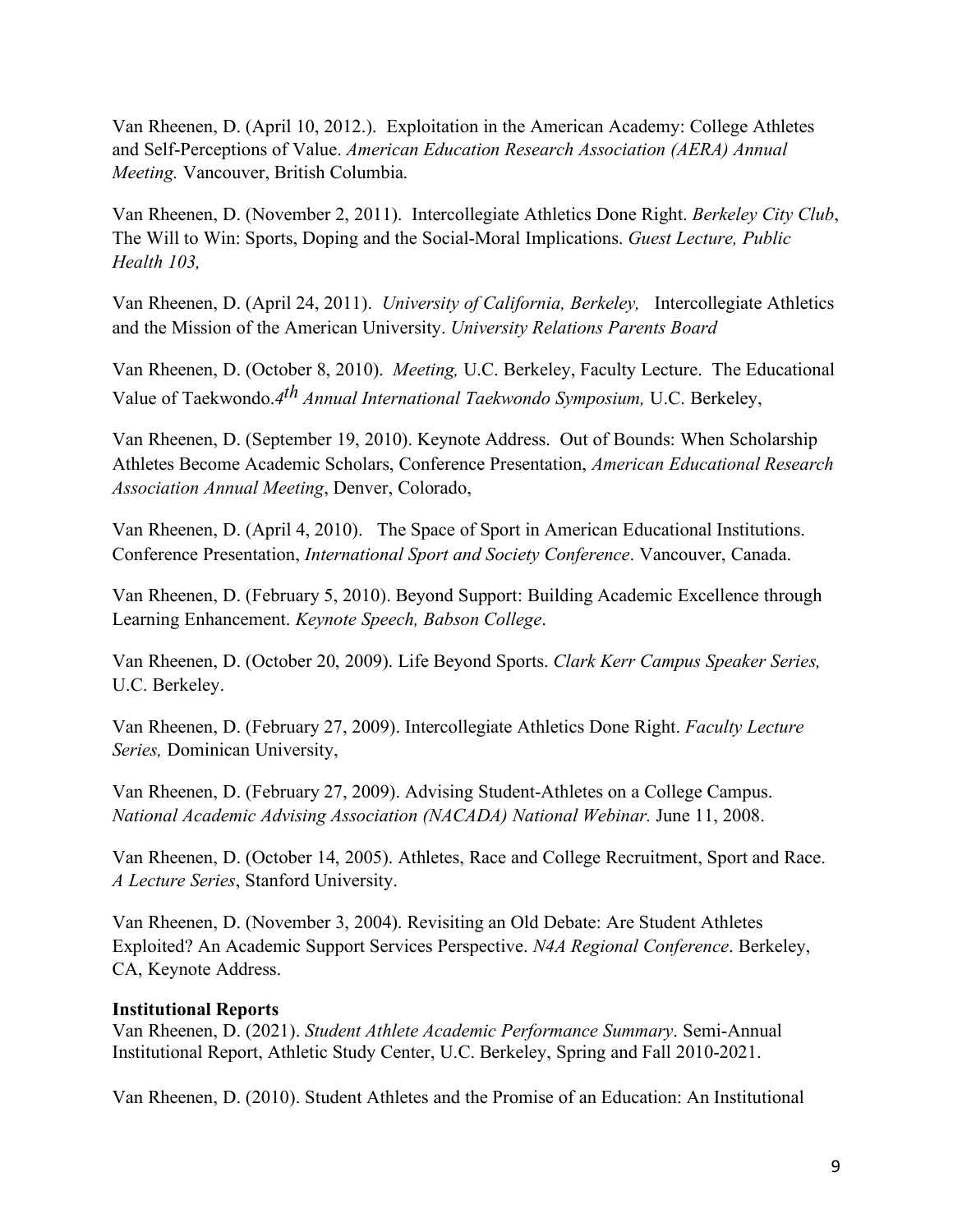Commitment, *Newsletter for the Task Force for Recreation and Athletics*, 3(2):3.

Van Rheenen, D. (2010). *Comprehensive Excellence: Academics and Athletics at Cal.* Briefing for Chancellor Birgeneau. A Collaboration between the Athletic Study Center and the Office of Planning and Analysis.

Van Rheenen, D. (2009). Final Report of the Advising Task Force, *Report Commissioned by Vice Provost of Teaching and Learning, University of California, Berkeley*.

Van Rheenen, D. (2006). Academic Integrity. NCAA Self Study, *Institutional Certification, University of California, Berkeley Report.* 

Van Rheenen, D. (2005). A myBerkeleyApplication testimonial: The Athletic Study Center, *iNews: UC Berkeley Information Technology News.* 

Simons, H.D. & Van Rheenen, D. (2000). Recommendations for Improving Student Athletes' Academic Performance, *UC Berkeley Report Commissioned by the Chancellor's Advisory Committee on Intercollegiate Athletics*.

Simons, H.D. & Van Rheenen, D. (1998). The Dilemma of the Student–Athlete: Balancing Athletics and Academics, with H.D. Simons. *University of California, Berkeley Report Commissioned by the Vice Chancellor's Office.* 

**Media Stories Highlighting Professional Expertise & University Service**  Okanes, J. (October 1, 2021). Bigger than football: Cal outside linebacker Marqez Bimage has a scholar-first mentality. *Calbears.com*. https://calbears.com/news/2021/10/1/bigger-thanfootball.aspx

Giambalvo, E. (September 22, 2020). Meet the Cal cross-country runner who wants to dismantle the NCAA. *The Washington Post.* https://www.washingtonpost.com/sports/2020/09/22/andrew-cooper-dismantle-ncaa/

Holmes, B. (September 21, 2020). NBA Playoffs: The Celtics' Jaylen Brown is a Player for the Time. *ESPN.*

https://www.espn.com/nba/story/\_/id/29933515/nba-playoffs-celtics-jaylen-brown-playermoment

Thompson II, M. (June 1, 2020). "He's been about this": Why Jaylen Brown driving 15 hours to protest is who he is. *The Athletic.* https://theathletic.com/1847280/2020/06/01/hes-been-about-this-why-jaylen-brown-driving-5 hours-to-protest-is-who-he-is/

Newberry, L. & La Ganga, M.L. (February 4, 2020). For survivors of sexual assault, Kobe Bryant's legacy is complicated. *Los Angeles Times.*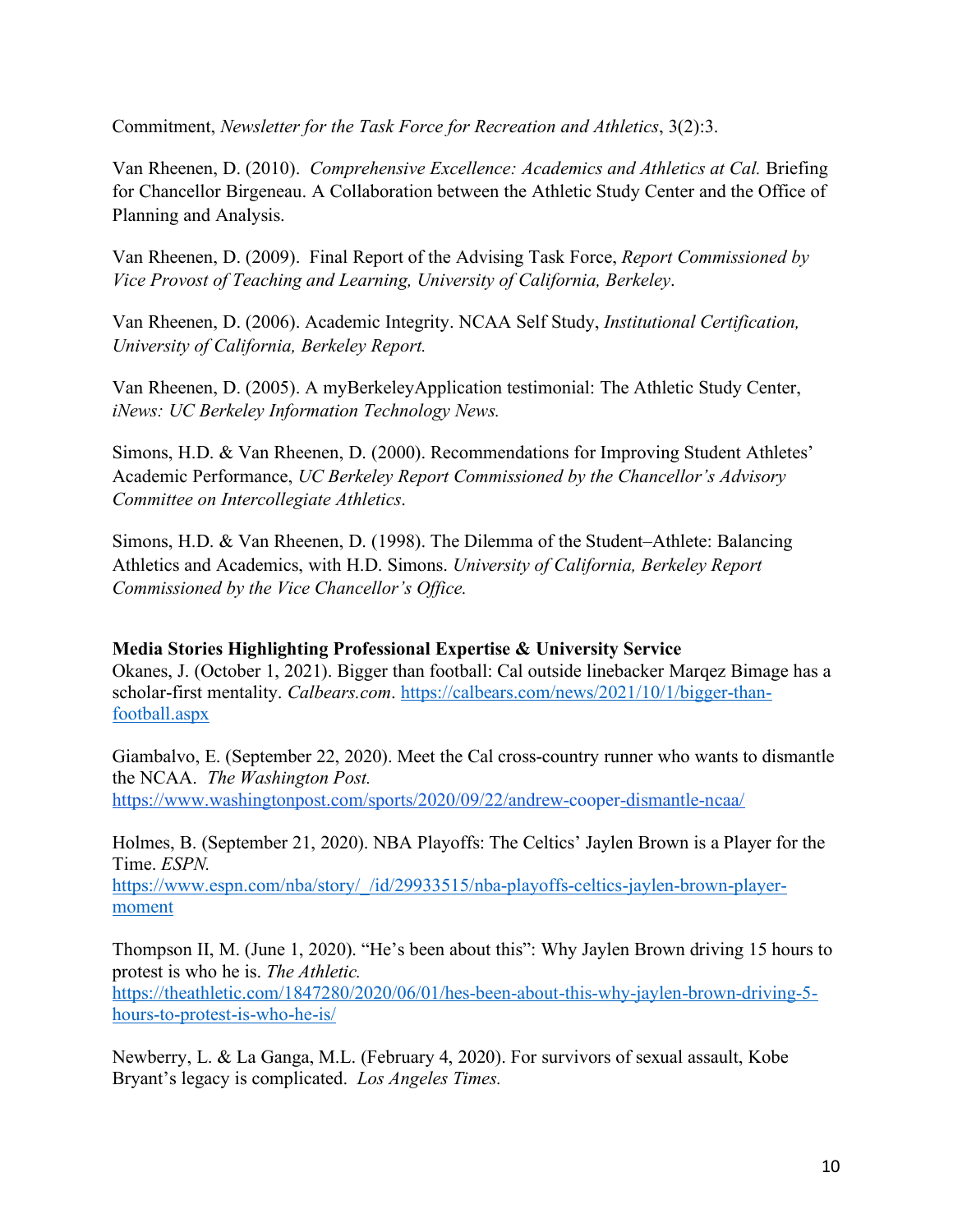https://www.latimes.com/california/story/2020-02-04/kobe-bryant-sexual-assault-survivorslegacy

Bergman, B. (2018). States of play. *California. A Publication of the Cal Alumni Association*. https://alumni.berkeley.edu/california-magazine/winter-2018-play Blackistone. K. (December 14, 2017). Paying Athletes would break college sports? Never before has that been more hypocritical*. The Washington Post*. https://www.washingtonpost.com/sports/colleges/paying-athletes-would-break-college-sportsnever-before-has-that-been-more-hypocritical/2017/12/14/e61f63f0-e04a-11e7-bbd0- 9dfb2e37492a\_story.html?utm\_term=.0178b4cc7d3a

Letourneau, C. (2016). "A scholar as well as an athlete; Freshman Brown's interest extend far beyond the court." *San Francisco Chronicle*. March 5. http://static1.squarespace.com/static/54986b19e4b0b8fc5c5564b4/t/56e078f41bbee03a0bb7db4e /1457551606 159/A+scholar+as+well+as+an+athlete.pdf

Kell, G. & Makasdjian, R. (2016). "Power soccer joins Berkeley's list of inclusive sports." *UC Berkeley News Center*. March 1. http://news.berkeley.edu/2016/03/01/power-soccer-joinsberkeleys-list-of-inclusive- sports/

McDonald, C. (2015). "Back in the game: Cal program helps former student-athletes graduate*." California Magazine*. Spring Edition. http://alumni.berkeley.edu/california-magazine/spring-2015-dropouts-and- drop-ins/back-game-cal-program-helps-former-student.

Kell, G. (2015). "Chancellor Nicholas Dirks recognizes first collegiate Goalball Team." *Berkeley Educator.* Layman, E. "Wanderlust: Talking soccer, academia, and traveling with Derek Van Rheenen." *Insight@Berkeley.* 

Murphy, K. (2014). NCAA dreams for Cal's competitive blind team. *San Jose Mercury News.*  November 27.

Do mega sporting events help or hinder advance of human rights? Lessons from Sochi 2014. *Eurasia Review.* November 4, 2014. See also *Alpha Galileo* (October 28, 2014).

Bergman, B. (2014). All in the games: Homophobia, human rights and Sochi. *U.C. Berkeley News Center.* February 5. https://newscenter.berkeley.edu/2014/02/05/homophobia-humanrights-sochi/

Blackstone, J. (2013). A sport for the blind broadens perspectives. *CBS News,* June 2*.*  http://www.cbsnews.com/8301-18563\_162-57587253/a-sport-for-the-blind-broadensperspectives/

Melendez, L. (2013). UC Berkeley students test sport designed for visually impaired. *ABC 7 News.* April 29*.* http://abclocal.go.com/kgo/story?section=news/local/east\_bay&id=9081587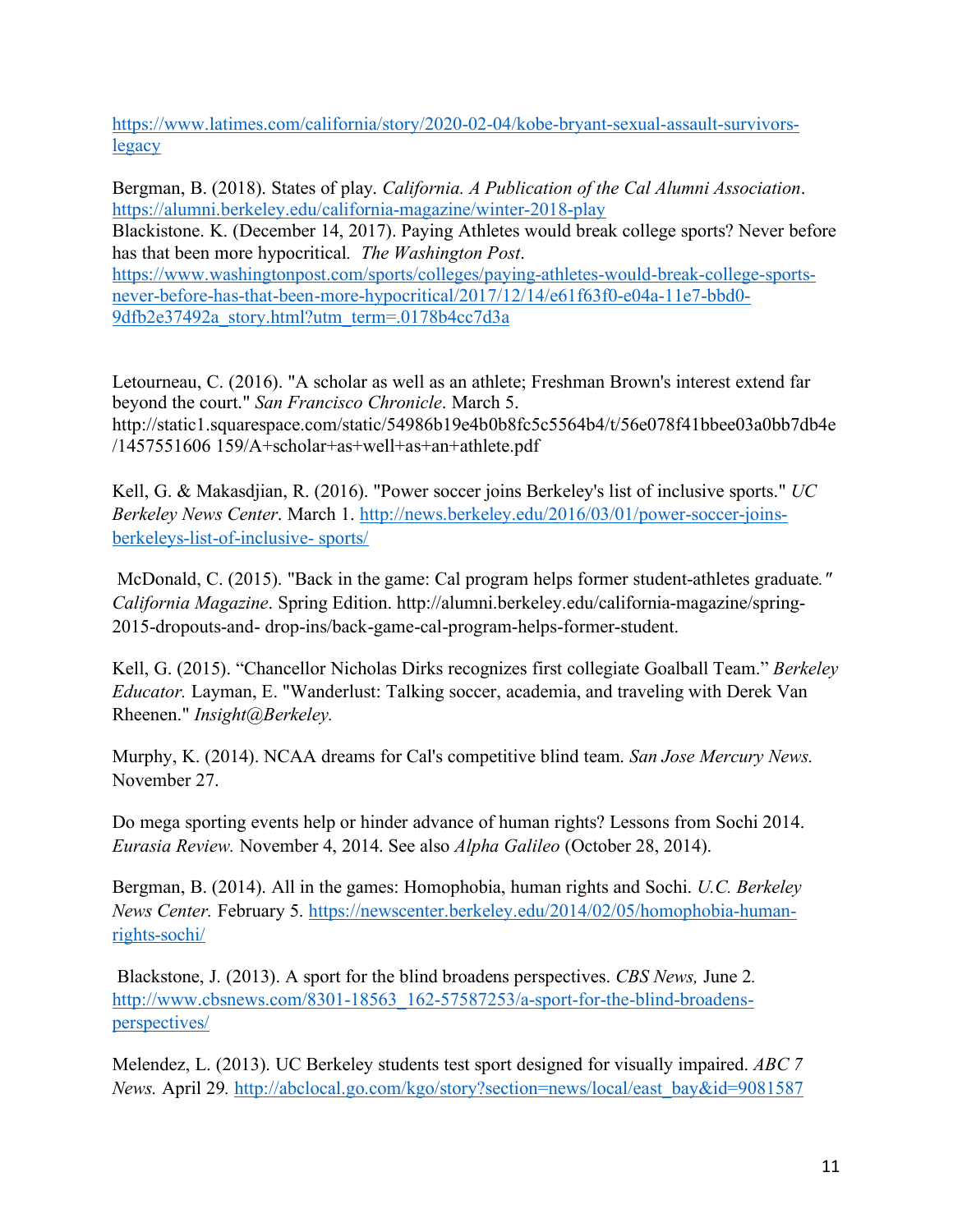Cockrell, C. (April 24, 2013*).* 'Fitness for All' is an exercise in inclusion. *UC Berkeley News Center.* http://www.youtube.com/watch?feature=player\_embedded&v=DIMWpgPBbtU

Hockensmith, S. (2013). Persons of interest: Coaching Cal athletes for success after sports. *UC Berkeley News Center,* March 12. http://news.berkeley.edu/2013/03/12/van-rheenen-poi/

Gackle, P. (2012). Brains and Brawn: Cal, Stanford Churn Out Elite Olympic Athletes. *San Francisco Examiner.* July 22. http://archives.sfexaminer.com/sanfrancisco/brains-and-brawn-calstanford-churn-out- elite-olympic-athletes/Content?oid=2201688

Awards Abound at Academic Honors Luncheon: Postgraduate Scholarships, Conference Medals Among Presentations at Annual Banquet. (2012). *California Golden Bears Official Website of Cal Athletics*, May 3. .

Jenkins, S. (2011). At Cal Berkeley, challenging stereotypes of NCAA athletes as students. *Washington Post.* November 24. https://www.washingtonpost.com/sports/colleges/at-calberkeley-challenging- sterotypes-of-ncaa-athletes-asstudents/2011/11/23/gIQALDEUtN\_story.html

Pendergast, T. (2011). In Barry Bonds's wake, a trail of broken lives. *The Christian Science Monitor.* April 6. http://www.csmonitor.com/USA/Sports/2011/0406/In-Barry-Bonds-s-wake-atrail-of-broken-lives

Pass Interference: Issues in College Sports. (2009). *KQED/National Public Radio (NPR) Forum*, February 6.

UC Berkeley's Office of Public Affairs Halftime Interview on the *Cal Football Radio Network*, September 30, 2006 [http://www.berkeley.edu/news/media/releases/2006/09/01 radio.shtml]. Rebroadcast 2007, 2008, 2009, 2010, 2011, 2012.

UC Berkeley's Television Series *Bear in Mind: Conversations with the Chancellor: Balancing Athletics and Academics*. UC TV, October 18, 2006.

Edelstein, W. (2005). Faculty Athletic Fellows program goes beyond good sportsmanship. New program gives Cal athletes a competitive edge off the playing field. *Berkeleyan*. October 20. http://www.berkeley.edu/news/berkeleyan/2005/10/20\_fellows.shtml

Tatko, A. (2005). Bears get a post-sports game plan: Van Rheenen assists student-athletes as the director of the Athletic Study Center. *Contra Costa Times*. February 1.

Academic Achievements: Athletic Study Center: An Academic Aid for All. *Cal Sports Quarterly*. Fall 2004: 26-27.

Cohen, S. L. (2004). If they awarded a Heisman for homework, UC Berkeley would win for its program to produce true student- athletes. *Los Angeles Times Magazine*. September 5. Cover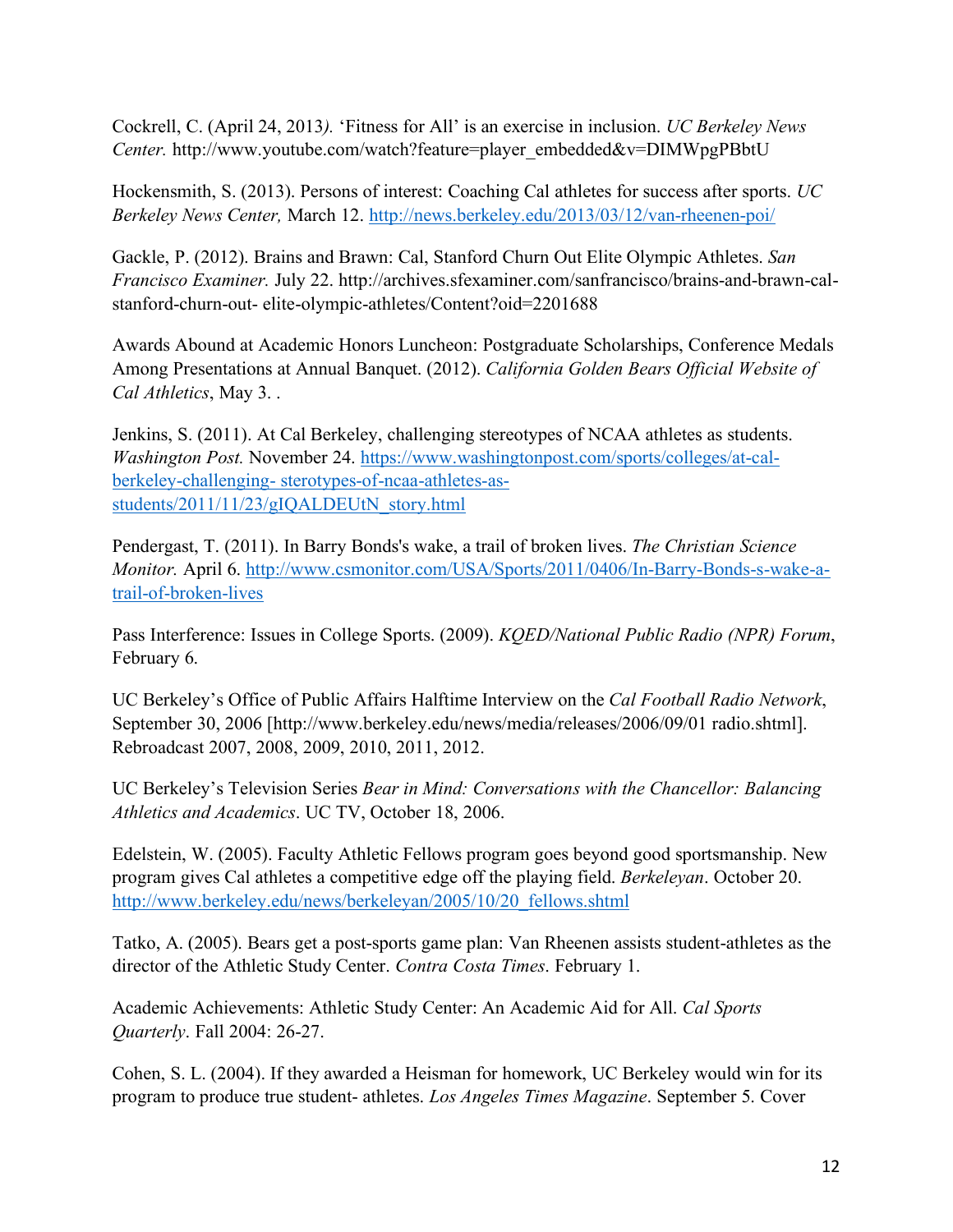Story.

Sens, J. (2003). Cal lecturer looks behind the chalk lines: Berkeley's Derek Van Rheenen traces the history of hopscotch. *San Francisco Chronicle*. February 28: E4. http://www.sfgate.com/bayarea/article/RECREATION-Cal-lecturer-looks-behind-the-chalk-2667616.php

Richmond's Project Teamwork exercises body and mind. (1999). *Oakland Tribune*. Tuesday, February 16.

Student Athletes Break Stereotypes in GSE Classes. *GSE Term Paper*, Vol. V, No. 2, Spring 1999:3.

# **University Service/Professional Accomplishments:**

Faculty Coordinator, M.A. Program, Graduate School of Education, 2020-Present Faculty Director, Cultural Studies of Sport in Education M.A. Program Graduate School of Education (2010-present) Faculty Advisor for Graduate Student Instructor (GSI) Affairs, 2017-2020 Executive Director, Athletic Study Center, 2018-Present Director, Athletic Study Center, 2001-2018

Chair, Chancellor's Staff Advisory Committee, 2019-2020 Member, Chancellor's Staff Advisory Committee, 2017-2021 Member, Chancellor's Advisory Committee on Sustainability, 2018-Present Chancellor's Public Scholar, American Cultures Engaged Scholarship (ACES) Program, 2012-2013 Mentor, Berkeley Staff Assembly Mentorship Program, 2012 -2013 Participant, Senior Leadership Development Program, 2012-2013

Facilitator, Diversity in Action: Strengthening Excellence in our Workplace, May 2006 Hearing Officer, Center for Student Conduct and Community Standards, 2006-2012 Mellon Faculty Fellow, Mellon Faculty Institute on Undergraduate Education, 2004

# **Institutional/Campus Committees:**

Co-Chair, Admissions and Fellowship Committee, Graduate School of Education\* Chair, Advising Directors' Network (ADN) Chair, Academic Integrity Sub-Committee, NCAA Self Study, University of California, Chair, Committee on Sexual Harassment and Assault for Targeted Populations Chair, Policy Revision Sub-Committee, Student Athlete Admissions Committee

Member, Policy Committee, Graduate School of Education\* Member, Equity Committee, Graduate School of Education Member, University Athletics Board (formerly Chancellor's Advisory Committee on Intercollegiate Athletics)\*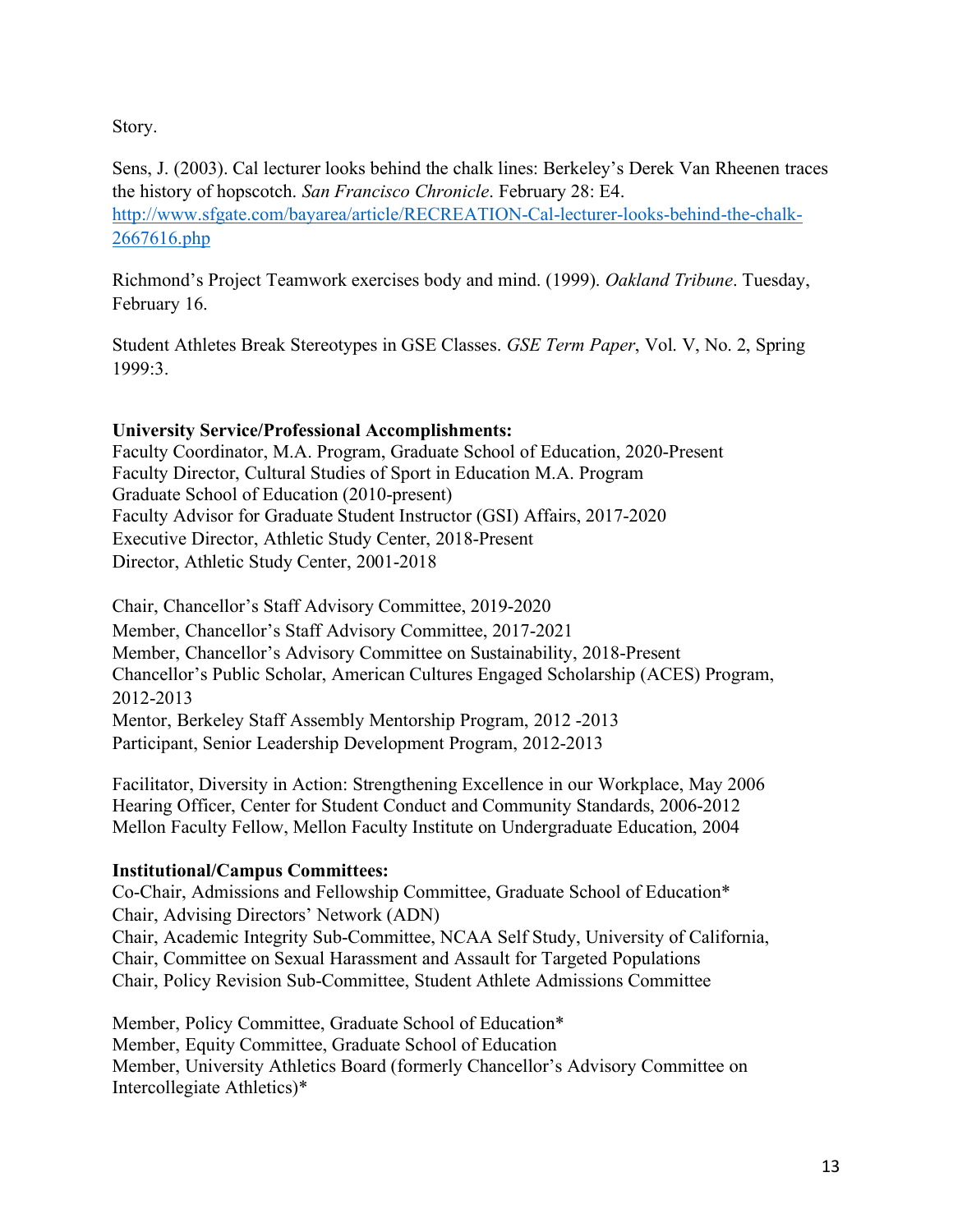Member, Student Athlete Admissions Committee\* Member, Athletic Director's Cabinet Member\* Member, Intercollegiate Athletics Equity and Inclusion Strategic Planning Committee\* Member, Athletic Integrity Committee, Intercollegiate Athletics\* Member, Intercollegiate Athletics Strategic Planning Steering Committee\* Member, Sexual Harassment/Sexual Assault Campus Steering Committee Member, Summer Bridge Steering Committee Member, Data Warehouse Steering Committee Member, Advising Council\* Member, Fitness for All Advisory Committee Member, Library Prize Committee Member, Berkeley Initiative for Leadership and Diversity (BILD) Steering Committee Member, Faculty Coalition for Disability Rights at UC Berkeley\*

### **Board Memberships, Editorial and Academic Review Work**

Soccer Without Borders, Oakland, California Board Member, Unity House Theme Program, Residential and Student Service Programs Board Member, Commission on Recreation & Athletics, American College Personnel Association Board Member, Student Program for Academic & Athletic Transitioning (SPAAT), Oakland, California

Chair, Special Interest Group (SIG) Research Focus on Education and Sport. American Education Research Association (AERA), 2013-2016 Member, National Academic Advising Association (NACADA)\* Member, National Association of Academic Advisors for Athletics (N4A)\* Associate Editor, *International Journal of Sport & Society* Editorial Board, *Academic Athletic Journal* Editorial Board, *Journal for the Study of Sports and Athletes in Education*  Editorial Board, *Journal of Higher Education, Athletics & Innovation* (*JHEA&I*) Reviewer, *Commission on Recreation & Athletics*, American College Personnel Association (ACPA) National Conference, 2011-2012

Reviewer, *Educational Researcher. Journal of the American Research Association*  Reviewer, *International Review for the Sociology of Sport* Reviewer, *Journal of Quantitative Analysis in Sport* Reviewer*, Teachers College Record*  Reviewer, *Motivation Science* Reviewer, *Research Focus on Education and Sport (SIG),* American Education Research Association (AERA) National Conference Reviewer, *Review of Educational Research* Reviewer, *Sport in Society* Reviewer, *High School Journal*